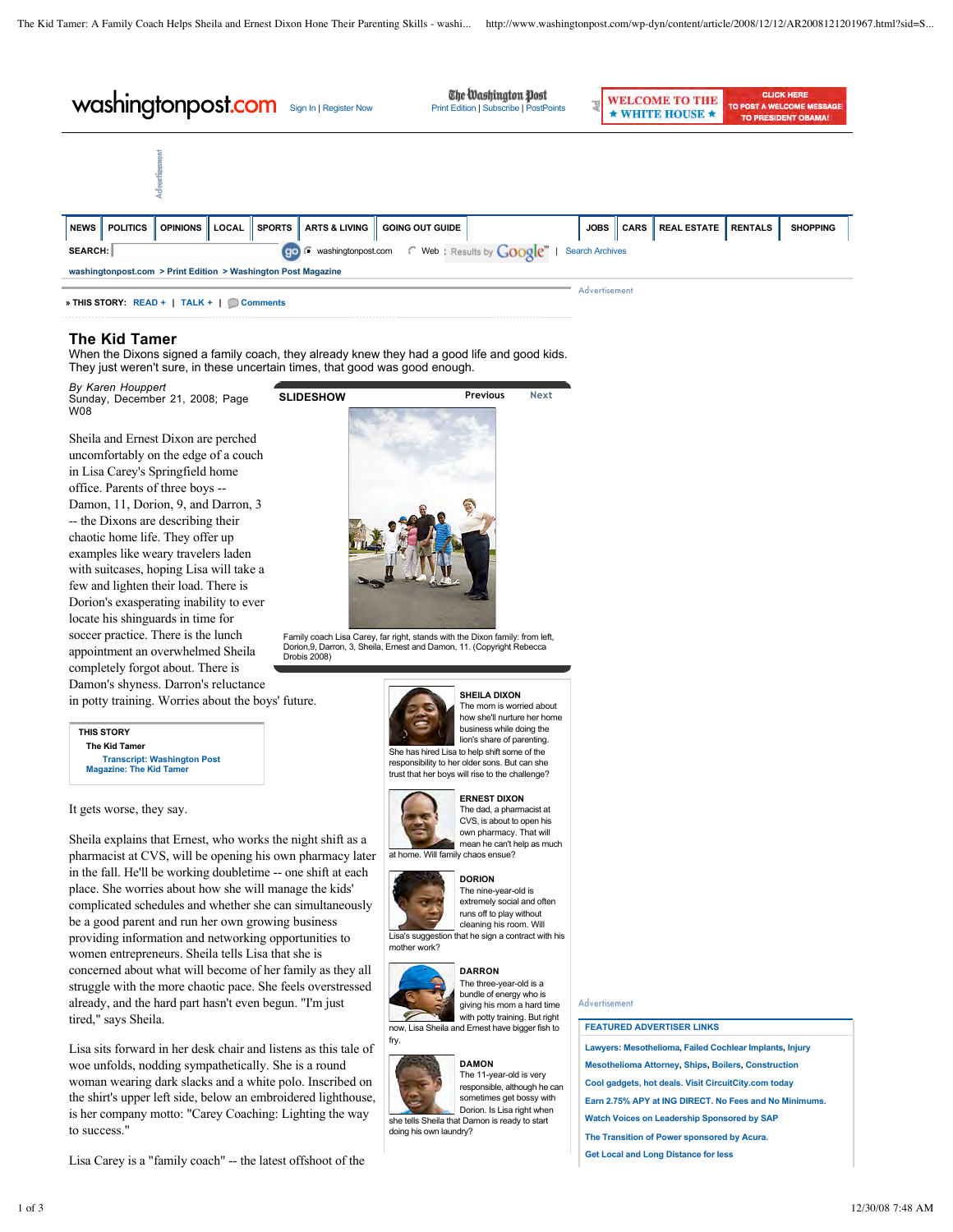coaching industry that has penetrated every nook and cranny of our culture -- and she is meeting with the Dixons for the first time to offer advice on how to streamline their lives and fine-tune their parenting. Her system is based on the "Parent as Coach" method created by Diana Sterling, author of a book of the same name and proprietor of the Parent As Coach Academy, run out of her New Mexico office. The premise: Sterling trains family coaches like Lisa, who in turn coach couples like Sheila and Ernest to be better parents, while those parents coach their kids to be better people. As Lisa meets with the Dixons that first morning in May, she is sympathetic about the challenges of parenting, as she shows them a copy of Sterling's book and explains how it changed her life.

"My daughter, Joanne, was about 11 years old when she decided she wasn't going back to school after seventh grade," Lisa tells them. Joanne, who is now 19, had a visual-processing disorder. Trying to get her through 20 vocabulary words a week was brutal, Lisa recalls. Frustrated, her daughter would melt down in tantrums. Lisa didn't know how to help her. Then one day, Lisa heard a broadcast of Sterling discussing her parent-as-coach dogma.

"The hair stood up on my arms," she says. A week later, Lisa was flying out to take Sterling's workshop.

"Joanne is now a student at Penn State," Lisa says proudly as she hands the Dixons their personal copy of "Parent As Coach."

Sheila, who has been nervously fingering her handbag straps, grasps the book as if Lisa has tossed out a lifeline. But Lisa cautions that the parent-as-coach program she offers will take some serious elbow grease. Are they ready for that?

Advertisement

Both Ernest and Sheila nod; they are. In her gut, Sheila knows her boys are low maintenance, compared with some children. But a vague unease suffuses Sheila's parenting, which is what drove her here in the first place. Is that flightiness a character flaw she must nip in the bud or just a stage her middle child is passing through? Should she downplay the solitary B that Damon got in math last year because he is so hard on himself, or are his worries justified? Will little things become bigger things that grow till they jeopardize the boys' later success? Sheila finds herself anxiously wondering, *Am I* 

*the best mom I can be*?

\*\*\*

Such deep-seated anxiety among modern parents, combined with unprecedented affluence, has spawned a \$2.1 trillion "mommy market," according to BSM Media, a marketing firm specializing in the field. The market bulges with everything from DVDs that promise to teach your infant genius sign language to Music Together groups for the 1-year-old wunderkind to etiquette classes for a polished, ivy-primed preteen. And worried parents buy.



### **Should you be buying stocks right now?**

#### **Ads by Google**

**Grants for Single Mothers** \$20,000 Grants for Single Mothers Never Repay - Get Your Free Kit Now SingleMothers.GrantKit.org

**Single Mother Grants**

Free Single Mother Grant Money that you never have to pay back www.LocateGovernmentGrant.c

**Sonicare Toothbrushes**

Enjoy Candy without Ruining your Teeth. Brush with Philips Sonicare! www.Sonicare.com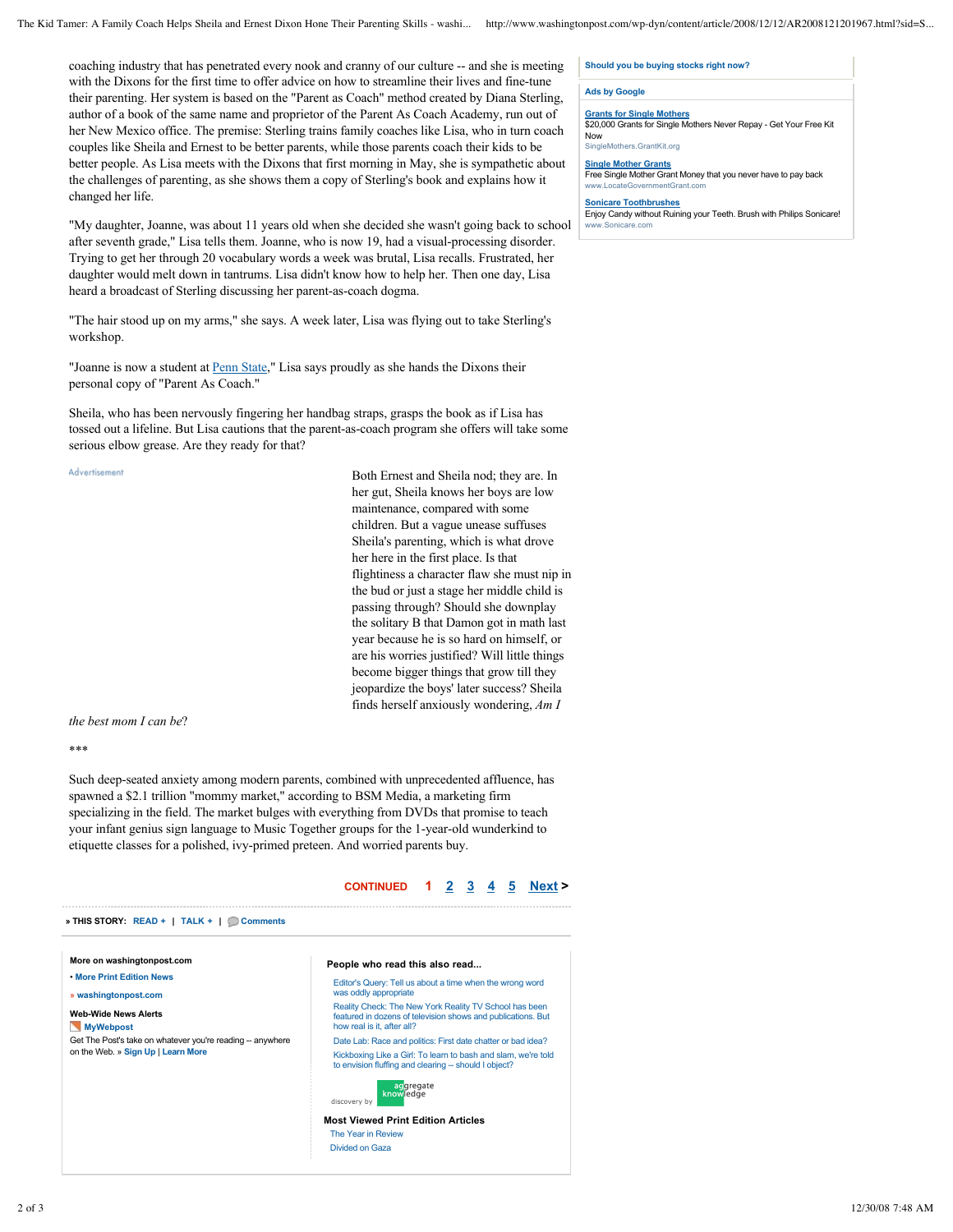The Washington Post **CLICK HERE** Washingtonpost.com Sign In | Register Now Elite Washington Dest **WELCOME TO THE** TO POST A WELCOME M \* WHITE HOUSE \* **TO PRESIDENT OBAMA NEWS POLITICS OPINIONS LOCAL SPORTS ARTS & LIVING GOING OUT GUIDE JOBS CARS REAL ESTATE RENTALS SHOPPINGSEARCH:** washingtonpost.com Web | Search Archives **washingtonpost.com > Print Edition > Washington Post Magazine** Advertisement

**Page 2 of 5 < Back Next >**

**» THIS STORY: READ + | TALK + | Comments**

### **The Kid Tamer**

Family coaches are on the cutting edge of this parenting industrial complex, part of the booming coach industry that took off in the early '90s and now includes personal coaches, business coaches, financial coaches, fitness coaches and life coaches. The International Coaching Federation reports that it experienced a 585 percent growth in credentials awarded from 2004 to 2007, with an average of 300 to 400 new members worldwide joining the federation each month last year. An October 2008 Marketdata Enterprises Inc. report notes that personal coaching pulled in almost \$1.3 billion in revenue nationally. According to ICF, the coaching industry is holding steady



Family coach Lisa Carey, far right, stands with the Dixon family: from left, Dorion,9, Darron, 3, Sheila, Ernest and Damon, 11. (Copyright Rebecca Drobis 2008)

for the moment, and the industry is choosing to see the silver lining in the current economic cloud. Even more so with the recession, "clients are looking to reduce stress in their lives," says ICF marketing manager Ann Belcher.

**THIS STORY The Kid Tamer Transcript: Washington Post Magazine: The Kid Tamer**

The fees and methodology of family coaches can vary tremendously. Dara Stieglitz, who has offices in Washington and New Jersey, charges \$2,500 for a six-month session of weekly family coaching and carries about 40 clients at any given time. She has done everything from working with a 5-year-old who speaks rudely to her parents -- "Her parents wanted to be proactive and to make sure she would be ready for the future and for conversing politely and productively in discussions at work someday," she explains -- to helping a couple who could not understand their 8-year-old's inability to keep his room clean draft an agreement with the child. ("The definition of clean was different in the eyes of this 8-year-old and his parents," Stieglitz discovered.) By contrast, Lisa Carey, who handles about 25 clients at a time, charges \$450 a month for weekly, 45-minute sessions that she conducts in person, or \$350 a month for weekly, 45-minute phone sessions.

In a country that has shown an increasing willingness to outsource the mundane tasks of private life, some parents



#### **SHEILA DIXON** The mom is worried about how she'll nurture her home business while doing the

lion's share of parenting. She has hired Lisa to help shift some of the responsibility to her older sons. But can she trust that her boys will rise to the challenge?



#### The dad, a pharmacist at CVS, is about to open his

own pharmacy. That will mean he can't help as much

## at home. Will family chaos ensue?



#### **DORION** The nine-year-old is extremely social and often

runs off to play without cleaning his room. Will Lisa's suggestion that he sign a contract with his mother work?



**DARRON** The three-year-old is a bundle of energy who is giving his mom a hard time with potty training. But right now, Lisa Sheila and Ernest have bigger fish to



fry.

**DAMON** The 11-year-old is very responsible, although he can sometimes get bossy with Dorion. Is Lisa right when she tells Sheila that Damon is ready to start doing his own laundry?

### Advertisement

### **FEATURED ADVERTISER LINKS**

**Lawyers: Mesothelioma, Failed Cochlear Implants, Injury Mesothelioma Attorney, Ships, Boilers, Construction Cool gadgets, hot deals. Visit CircuitCity.com today Earn 2.75% APY at ING DIRECT. No Fees and No Minimums. Watch Voices on Leadership Sponsored by SAP The Transition of Power sponsored by Acura. Get Local and Long Distance for less**

**Should you be buying stocks right now?**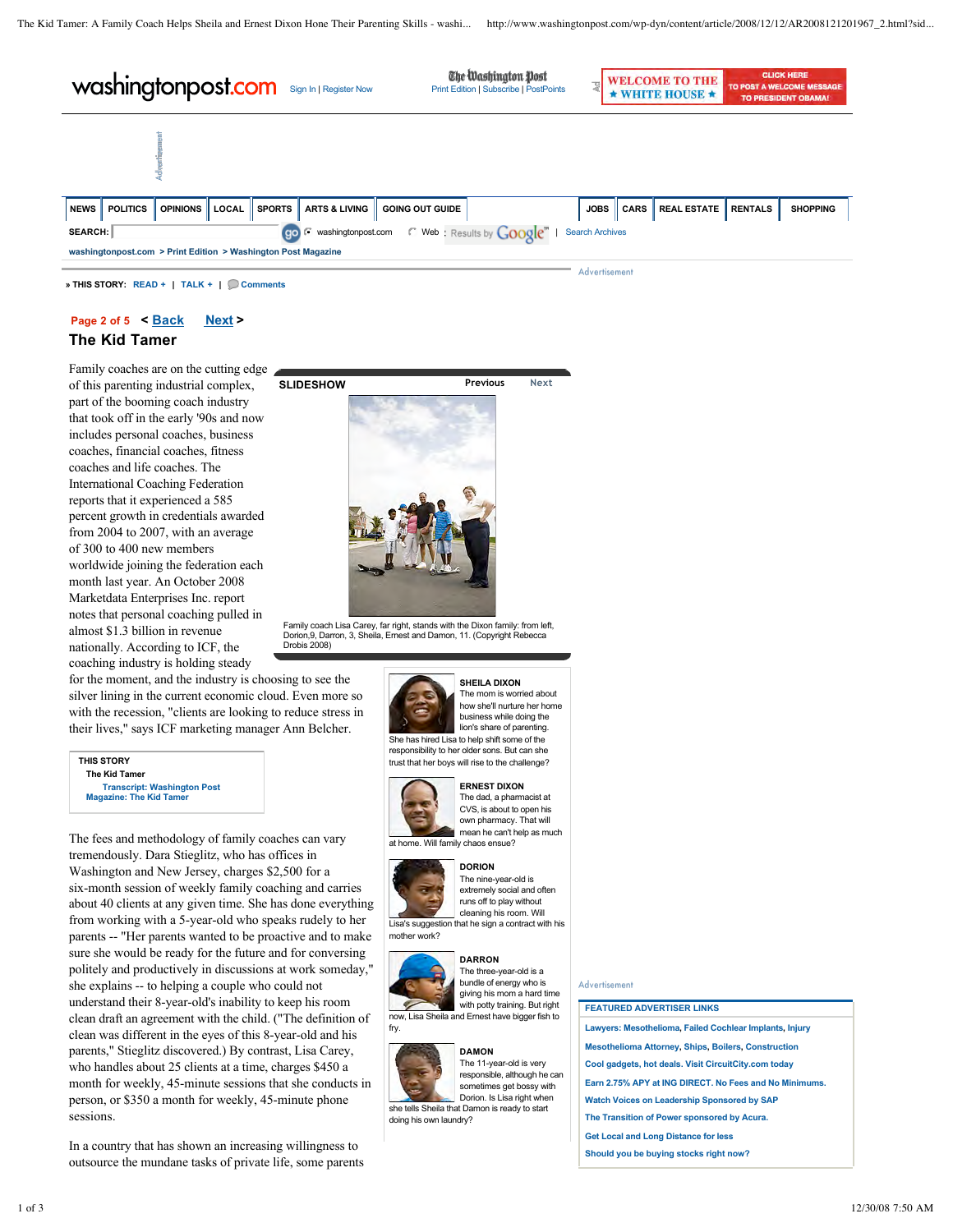have been happy to part with money if it means more parenting peace of mind. But why would parents like the Dixons -- so obviously levelheaded, devoted and competent -- feel so anxious?

Author and social critic Barbara Ehrenreich argues that parental anxiety is growing in lockstep with economic anxiety. "One thing cranking up the anxiety at this moment is that the pressure on the educated middle class is growing," says Ehrenreich, whose books include "For Her Own Good: Two Centuries of the Experts' Advice to Women" and "Fear of Falling: The Inner Life of the Middle Class."

"Today, it's very hard to get a good job without a degree from a good college and hard to get into those good colleges. We look at our kids and say, 'Gee, it's fun just hanging out with you, but you better get busy. You're going to have to get into a good nursery school, prep school, college.' " Ehrenreich sees this mad scramble as the reflection of today's abiding question for the middle class: "How does this class reproduce itself?"

Coaches, in effect, say: "There's nothing systemic holding you back. Just think positively," according to Ehrenreich. It's an appealing but empty message, she says. While family coaches offer "the illusion of control, the systemic problems are not going to be solved by any amount of ingenious child-raising . . . And that's a hard thing to realize."

Arlie Hochschild, a sociologist and professor at the University of California, Berkeley, speculates that parents may be driven to family coaches because of a societal "push to be a really perfect family." With an array of new technologies and services at their disposal, Americans feel like they don't have to settle for just okay anymore, Hochschild says. For example: You liked your skin just fine, but discovered a face cream -- call it Retin A -- that promises to give you perfect skin. Now, you look at your skin in the mirror. "'Is it perfect?' you wonder," Hochschild says. "And it's easy to transfer that way of thinking from our physical appearance to intimate life. Commercial interests have moved in on the abiding American ethic of self-help."

Advertisement

\*\*\*

"A family what?" Ernest asked when Sheila brought up the idea of hiring a family coach in early May. Sure, he was familiar with fitness coaches and business coaches, but family coaches? "What is that, some kind of psychologist for families?" He was surprised Sheila would feel the need. Family life got a little crazy sometimes, but he didn't think it called for professional help.

No psychologists, Sheila assured him: "This is just somebody who would help us get organized and on track with our

goals." Several women from her entrepreneur networking group had hired Lisa Carey and found her helpful. "Her clients loved her," Sheila coaxed. "She's very down to earth."

Ernest couldn't quite visualize what a family coach would do. And why now?

Consider the changes coming down the pike, Sheila explained: the new pharmacy opening, her own business expansion plans, the older boys entering puberty, Darron moving to full-time day care. It's important to make sure these upheavals don't throw us, Sheila explained.



#### **Ads by Google**

**Coaching as a Career?** Join our ICF-Accredited Premiere Course Today & Distinguish Yourself www.Erickson.edu

**Christian Coach Training** ICF Accredited Coaching School Biblical Course in Pittsburgh www.TheChristianCoach.c **Life Coach?** Power Tips on Getting Your First 50 Life-Coaching Clients. Free Report. w.FirstFiftyClients.com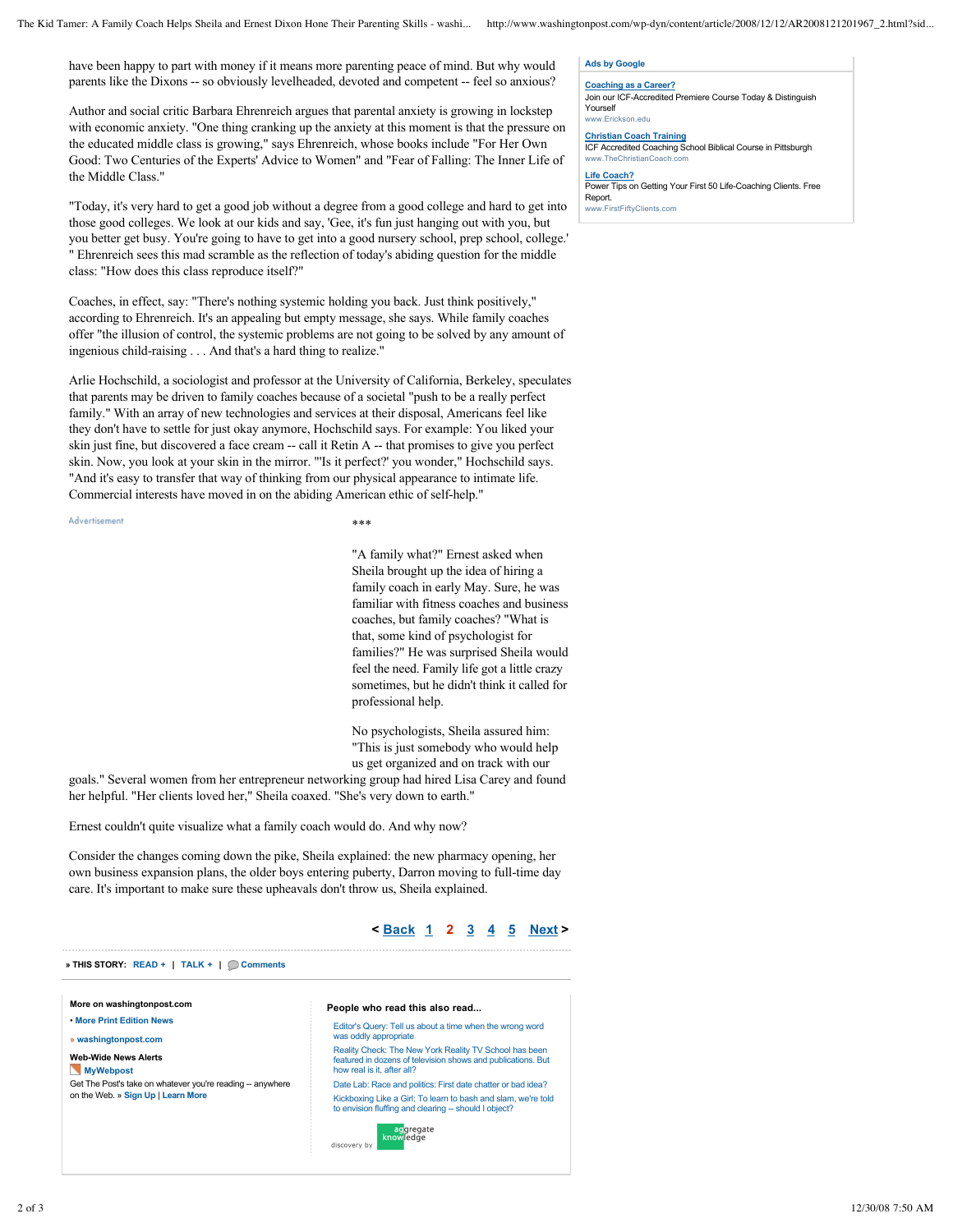| washingtonpost.com<br>Sign In   Register Now                                                                                                                                                       |                 |                 |       |               |                          | The Washington Post<br><b>Print Edition   Subscribe   PostPoints</b> | $\overline{\phantom{a}}$ |             | <b>WELCOME TO THE</b><br><b>HITE HOUSE <math>\star</math></b> | <b>CLICK HERE</b><br><b>WELCOME MESSAGE</b><br>TO PRESIDENT OBAMA! |                |                 |
|----------------------------------------------------------------------------------------------------------------------------------------------------------------------------------------------------|-----------------|-----------------|-------|---------------|--------------------------|----------------------------------------------------------------------|--------------------------|-------------|---------------------------------------------------------------|--------------------------------------------------------------------|----------------|-----------------|
|                                                                                                                                                                                                    |                 |                 |       |               |                          |                                                                      |                          |             |                                                               |                                                                    |                |                 |
| <b>NEWS</b>                                                                                                                                                                                        | <b>POLITICS</b> | <b>OPINIONS</b> | LOCAL | <b>SPORTS</b> | <b>ARTS &amp; LIVING</b> | <b>GOING OUT GUIDE</b>                                               |                          | <b>JOBS</b> | <b>CARS</b>                                                   | <b>REAL ESTATE</b>                                                 | <b>RENTALS</b> | <b>SHOPPING</b> |
| $\degree$ Web: Results by $Google^{\mathsf{m}}$<br>go <sup>(</sup> washingtonpost.com<br><b>SEARCH:</b><br><b>Search Archives</b><br>washingtonpost.com > Print Edition > Washington Post Magazine |                 |                 |       |               |                          |                                                                      |                          |             |                                                               |                                                                    |                |                 |
| Advertisement                                                                                                                                                                                      |                 |                 |       |               |                          |                                                                      |                          |             |                                                               |                                                                    |                |                 |

**» THIS STORY: READ + | TALK + | Comments**

# **Page 3 of 5 < Back Next >**

### **The Kid Tamer**

Ernest was easy. Whatever. And so, less than a month later, they found themselves in Lisa's office.

**THIS STORY The Kid Tamer Transcript: Washington Post Magazine: The Kid Tame** 

"We can all improve our parenting," Lisa tells the Dixons during the first meeting. When Lisa reveals that she served in the Navy for 20 years before retiring and becoming a family coach, the pieces fall into place: Like all good military officers, she has been steeped in a culture of systems and processes -- sure that the keys to success are identifiable, quantifiable and transferable. Never a scold, Lisa

maps out the parameters of good parenting with neighborly parables, cautionary tales (in which her own daughter, Joanna, surfaces with Zelig-like frequency) and plenty of positive reinforcement. She draws on the master's degree she has in management, the classes she has taken that certify her as an associate coach by the International Coach Federation and her own common sense to solve problems for her clients.

After Sheila tells Lisa that the opening of the new pharmacy is imminent, Lisa asks how that will affect the children. "We may be tired or exhausted, but it doesn't matter, if our kids don't suffer," Sheila says. "And we're doing this for them. This is their legacy."

Lisa commends Sheila on her dedication to family. "One of the most important things is for kids to have their parents there -- whether it is at a soccer game or a parent-teacher conference," she reminds Sheila. Her advice is light on evidence and heavy on anecdote. She volunteers: "I haven't missed a single one of my daughter's regattas in four years."

Sheila agrees in concept. Making sacrifices to be present is "huge," she says. "Whereas, when we both had careers, when I worked in corporate America -- well, that would have been too hard." She started her own Internet-based company "to make sure my work is in alignment with my children's growth."



Family coach Lisa Carey, far right, stands with the Dixon family: from left, Dorion,9, Darron, 3, Sheila, Ernest and Damon, 11. (Copyright Rebecca Drobis 2008)



**SHEILA DIXON** The mom is worried about how she'll nurture her home business while doing the lion's share of parenting. She has hired Lisa to help shift some of the

responsibility to her older sons. But can she trust that her boys will rise to the challenge?



**ERNEST DIXON** The dad, a pharmacist at CVS, is about to open his own pharmacy. That will mean he can't help as much

at home. Will family chaos ensue?



**DORION** The nine-year-old is extremely social and often runs off to play without cleaning his room. Will

Lisa's suggestion that he sign a contract with his mother work?



fry.

**DARRON** The three-year-old is a bundle of energy who is giving his mom a hard time with potty training. But right now, Lisa Sheila and Ernest have bigger fish to



doing his own laundry?

**DAMON** The 11-year-old is very responsible, although he can sometimes get bossy with Dorion. Is Lisa right when she tells Sheila that Damon is ready to start

Advertisement

### **FEATURED ADVERTISER LINKS**

**Lawyers: Mesothelioma, Failed Cochlear Implants, Injury**

- **Mesothelioma Attorney, Ships, Boilers, Construction**
- **Cool gadgets, hot deals. Visit CircuitCity.com today**
- **Earn 2.75% APY at ING DIRECT. No Fees and No Minimums.**
- **Watch Voices on Leadership Sponsored by SAP**
- **The Transition of Power sponsored by Acura. Get Local and Long Distance for less**
- **Should you be buying stocks right now?**

### **Ads by Google**

**Symantec Backup Solutions**

Market leader in data protection and recovery. Free 60-day trial.<br>www.Symantec.com/confidenceabead www.Symantec.com/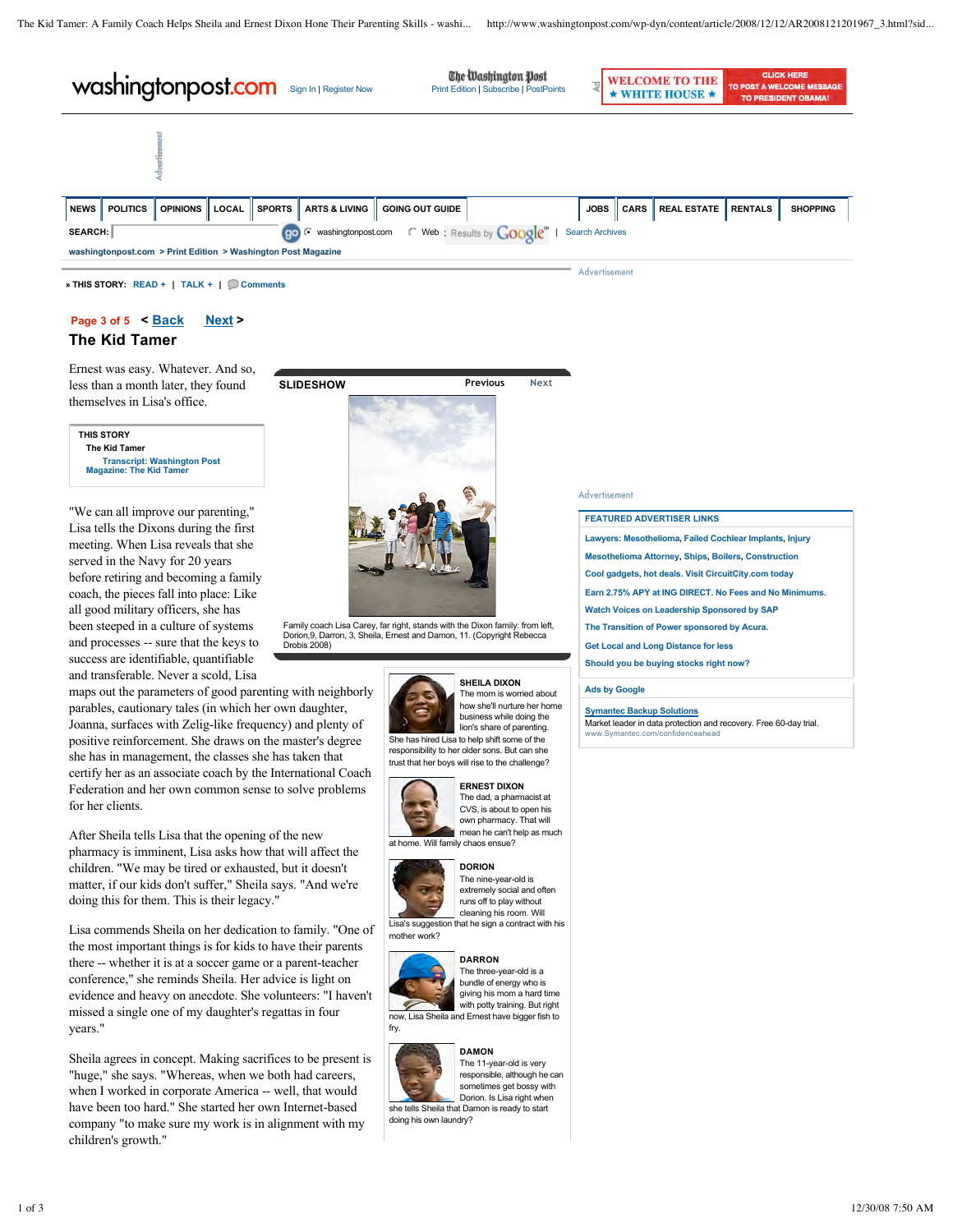But Lisa's practical yardstick for measuring the quality of one's mothering -- have you attended every one of your child's sports events? -- stokes Sheila's anxiety. Sheila still feels bad months after she missed one of Dorion's soccer games when a workshop she was conducting at her church ran long. And Damon milks such lapses: "Remember that time I almost died at soccer practice and you weren't there?" he asked on the way back from the mall one day, three years after the incident. (In fact, he got winded and couldn't catch his breath but was fine soon after.) "I remember," she told him, listening patiently and apologetically.

Lisa outlines the Dixons' "homework" for the week. Sheila and Ernest are to read the first chapter of Sterling's book and reflect on it. The book urges them to try to empathize with their children. "We must appreciate their unique points of view no matter how fragile or bold, tentative or insistent they (or we) may be," the author writes. "And we must acknowledge their ideas no matter how tired, frustrated or overwhelmed we may feel at the time. These are the tasks of the parent-coach."

Lisa asks them to add a color-coded "family calendar" to the Outlook calendar that Sheila already keeps, with each family member's activities in a different color. Post it in the kitchen for everyone to see, Lisa suggests. Then, because Sheila and Ernest have never tied their business plans to family life -- nor to each others' business plans -- Lisa tells them they really need to sit down and look at their respective schedules side-by-side. She assures them this will provide a measure of control over the hectic pace of their lives.

Sheila tells Lisa that her main goal for the family coaching sessions is to shift some of the household work to the older boys -- so that they learn responsibility and so that the tasks of family life don't weigh Sheila down after the new pharmacy opens.

Advertisement

"Tell me about your kids," Lisa says.

"The older one is very responsible," Sheila says. "The middle one, he is my free spirit." Sheila tracks the dynamics between the two boys. Damon is a perfectionist who is always on top of the details. Dorion can barely keep track of the paraphernalia of his life -- can't remember where he left his bike, his homework, his shoes. Sometimes Damon speaks for Dorion, who is beginning to chafe at this. Then again, Dorion can be so disorganized, it's hard not to jump in and manage him. "Every day, it's like: 'Dorion, did you brush your teeth? Did you do

your homework? Did you make your bed?' " And this is as he is running out the door to the school bus, wearing two different colored socks, Sheila laughs.

"So, let's see if I can word this correctly," says Lisa. "Dorion is pushing his boundaries a little bit. So if he doesn't make his bed, what kind of problem is it?"



### **< Back 1 2 3 4 5 Next >**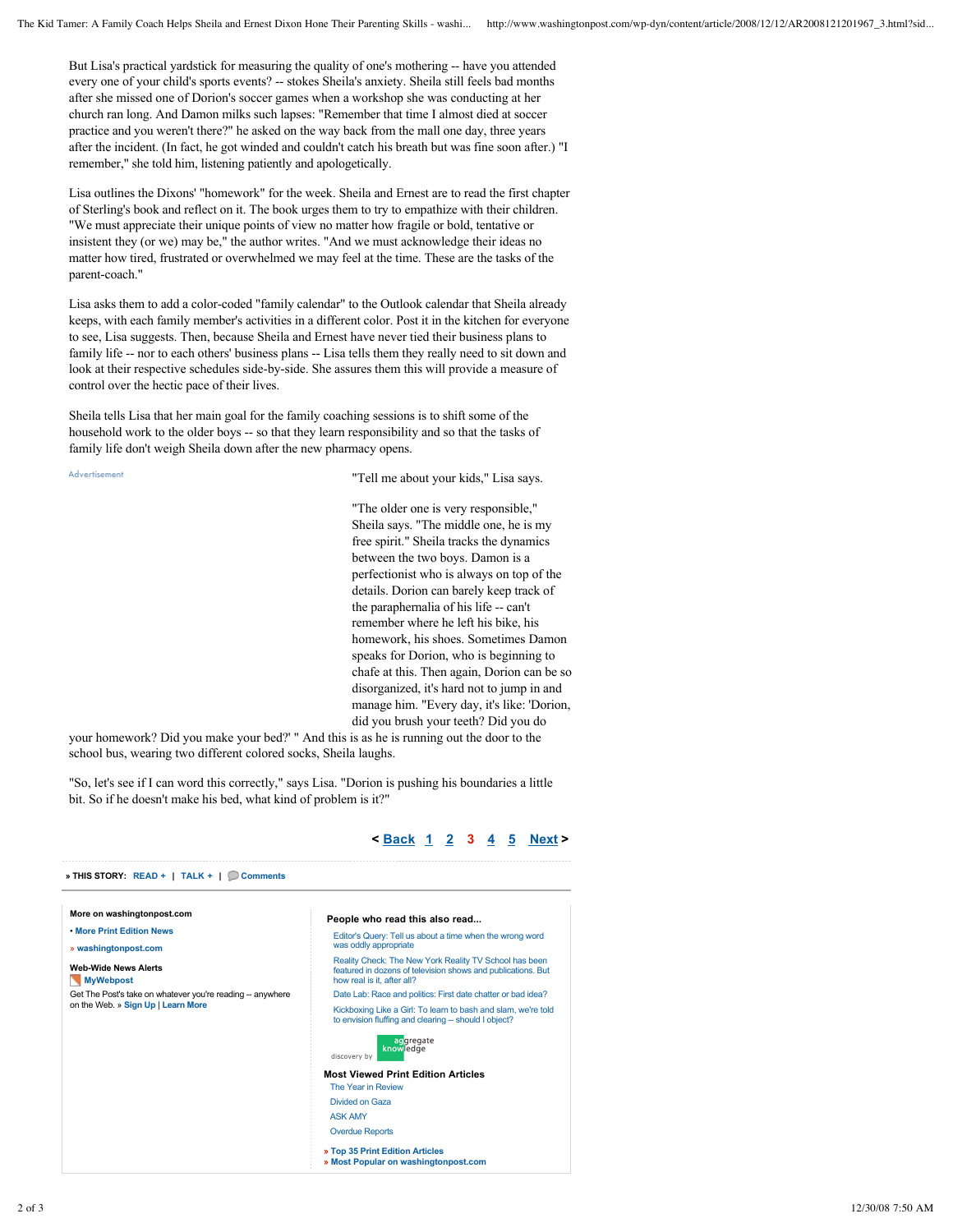| washingtonpost.com<br>Sign In   Register Now              |                                                                                                                           |                        |       |               |                          | The Washington Post<br>3<br>Print Edition   Subscribe   PostPoints |  |             |             | <b>WELCOME TO THE</b><br>$\star$ WHITE HOUSE $\star$ | <b>CLICK HERE</b><br>TO POST A WELCOME MESSAGE<br><b>TO PRESIDENT OBAMA!</b> |                 |  |
|-----------------------------------------------------------|---------------------------------------------------------------------------------------------------------------------------|------------------------|-------|---------------|--------------------------|--------------------------------------------------------------------|--|-------------|-------------|------------------------------------------------------|------------------------------------------------------------------------------|-----------------|--|
|                                                           |                                                                                                                           |                        |       |               |                          |                                                                    |  |             |             |                                                      |                                                                              |                 |  |
| <b>NEWS</b>                                               | <b>POLITICS</b>                                                                                                           | OPINIONS <sup>II</sup> | LOCAL | <b>SPORTS</b> | <b>ARTS &amp; LIVING</b> | <b>GOING OUT GUIDE</b>                                             |  | <b>JOBS</b> | <b>CARS</b> | <b>REAL ESTATE</b>                                   | <b>RENTALS</b>                                                               | <b>SHOPPING</b> |  |
|                                                           | $\in$ Web: Results by $Google^m$<br><b>go</b> <sup><i>c</i></sup> washingtonpost.com<br><b>Search Archives</b><br>SEARCH: |                        |       |               |                          |                                                                    |  |             |             |                                                      |                                                                              |                 |  |
|                                                           | washingtonpost.com > Print Edition > Washington Post Magazine                                                             |                        |       |               |                          |                                                                    |  |             |             |                                                      |                                                                              |                 |  |
| Advertisement<br>» THIS STORY: READ +   TALK +   Comments |                                                                                                                           |                        |       |               |                          |                                                                    |  |             |             |                                                      |                                                                              |                 |  |

**Page 4 of 5 < Back Next >**

### **The Kid Tamer**

"I guess that goes back to the fact that his mom's a little anal," Sheila acknowledges, laughing. "But that's the way I was raised. You get up; you make your bed; you do what you're supposed to do."



"Well, the biggest thing you can do is keep reinforcing your values with the kids," Lisa says.

"But does this mean the standards you had when you were little?" Sheila asks. This is something she really grapples with. She is not one of those

people whose parenting is a negative reaction to the way she herself was raised; she was brought up very well, she believes, but it was a different time. She explains that her mom, an immigrant from Mauritius, an island off the coast of Madagascar, had a no-nonsense,

never-question-authority, do-what-I-say attitude that didn't really take into consideration those contemporary touchstones of parenting: nurturing, flexibility and creative conflict resolution.

"For instance, with our older guy, there was a time when he wanted his hair longer, in cornrows, but Ernest said, 'No way!'" Sheila explains. The Dixons are anti-cornrows, anti-dreadlocks, anti-low-slung trousers and anti-rap because they believe those fashion and music preferences make a poor impression. (Sheila didn't even like it when Damon wrote rap during a poetry unit at school last year.) "I said, 'Ern, I understand that, because of the way we've grown up. But he's 9, and it's summer time. Can't he use this time to see if this is the right thing for him?' "

"But it was horrible," Ernest interjects. He hated the unkempt look of his son's hair as it grew out.

"Yes, but he realized it," Sheila says. "I took him to the barber at the end of the summer and said, 'How do you want it done?' and he told the barber, 'Shave it all off. That will make Dad happy.' "

Lisa tells the Dixons that they can use the power of "natural



Family coach Lisa Carey, far right, stands with the Dixon family: from left, Dorion,9, Darron, 3, Sheila, Ernest and Damon, 11. (Copyright Rebecca Drobis 2008)



#### **SHEILA DIXON** The mom is worried about how she'll nurture her home business while doing the lion's share of parenting.

She has hired Lisa to help shift some of the responsibility to her older sons. But can she trust that her boys will rise to the challenge?



### The dad, a pharmacist at

CVS, is about to open his own pharmacy. That will

mean he can't help as much at home. Will family chaos ensue?



**DORION** The nine-year-old is extremely social and often runs off to play without

cleaning his room. Will Lisa's suggestion that he sign a contract with his mother work?



fry.

**DARRON** The three-year-old is a bundle of energy who is giving his mom a hard time with potty training. But right now, Lisa Sheila and Ernest have bigger fish to



**DAMON** The 11-year-old is very responsible, although he can sometimes get bossy with Dorion. Is Lisa right when she tells Sheila that Damon is ready to start doing his own laundry?

### Advertisement

### **FEATURED ADVERTISER LINKS**

**Lawyers: Mesothelioma, Failed Cochlear Implants, Injury Mesothelioma Attorney, Ships, Boilers, Construction Cool gadgets, hot deals. Visit CircuitCity.com today Earn 2.75% APY at ING DIRECT. No Fees and No Minimums. Watch Voices on Leadership Sponsored by SAP The Transition of Power sponsored by Acura. Get Local and Long Distance for less**

**Should you be buying stocks right now?**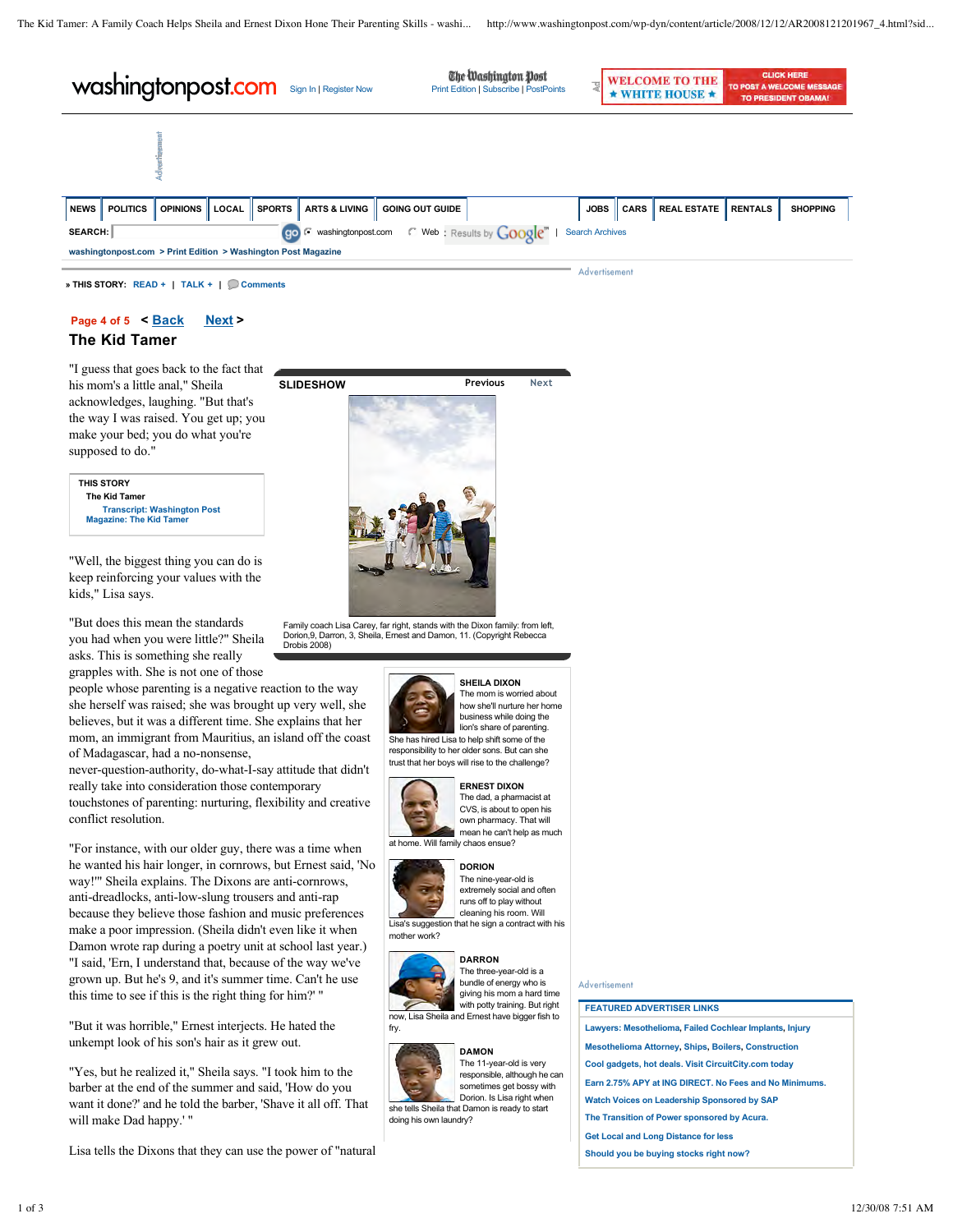**< Back 1 2 3 4 5 Next >**

consequences" to teach their children to reconsider their choices. "Part of what he's doing is just normal, trying to push some boundaries," she explains. "And some of that is good. But the children have to learn some of these things by themselves. Have you ever heard the term 'helicopter parents?'"

### They have not.

"These are parents who hover around, and any time the kids have trouble, they go and rescue them," Lisa says, invoking the parenting crime du jour. She offers up her own cautionary tale, highlighting the beauty of natural consequences for kids who step outside the norm. "When my nephew was growing up, he wanted to get his ear pierced. And my sister and her husband kept telling him, no. But being a kid, he pushed and got it done." At least, she tells the Dixons, the piercing was on the "correct" side, the one indicating he is heterosexual. "When my nephew's girlfriend saw it, she said, 'You look stupid in that.' And he took [his earring] off and never wore it again."

### The Dixons nod.

"Sometimes," Lisa says, "you have to let them fail, so they can learn things." She nods sagely. "Natural consequences."

\*\*\*

| More on washingtonpost.com                                 | People who read this also read                                                                                         |  |  |  |  |  |  |
|------------------------------------------------------------|------------------------------------------------------------------------------------------------------------------------|--|--|--|--|--|--|
| • More Print Edition News                                  | Editor's Query: Tell us about a time when the wrong word                                                               |  |  |  |  |  |  |
| » washingtonpost.com                                       | was oddly appropriate                                                                                                  |  |  |  |  |  |  |
| <b>Web-Wide News Alerts</b>                                | Reality Check: The New York Reality TV School has been<br>featured in dozens of television shows and publications. But |  |  |  |  |  |  |
| <b>MyWebpost</b>                                           | how real is it, after all?                                                                                             |  |  |  |  |  |  |
| Get The Post's take on whatever you're reading -- anywhere | Date Lab: Race and politics: First date chatter or bad idea?                                                           |  |  |  |  |  |  |
| on the Web. » Sign Up   Learn More                         | Kickboxing Like a Girl: To learn to bash and slam, we're told<br>to envision fluffing and clearing - should I object?  |  |  |  |  |  |  |
|                                                            | acqregate<br>knowledge<br>discovery by                                                                                 |  |  |  |  |  |  |
|                                                            | <b>Most Viewed Print Edition Articles</b>                                                                              |  |  |  |  |  |  |
|                                                            | The Year in Review                                                                                                     |  |  |  |  |  |  |
|                                                            | Divided on Gaza                                                                                                        |  |  |  |  |  |  |
|                                                            | <b>ASK AMY</b>                                                                                                         |  |  |  |  |  |  |
|                                                            | <b>Overdue Reports</b>                                                                                                 |  |  |  |  |  |  |
|                                                            | » Top 35 Print Edition Articles                                                                                        |  |  |  |  |  |  |
|                                                            | » Most Popular on washingtonpost.com                                                                                   |  |  |  |  |  |  |

**More From The Washington Post Magazine**



You came. You saw. You hunted. Now relive the fun.



**Date Lab**

We set up two local singles on a blind date



3-D models show the evolution of Washington landmarks.

**© 2008 The Washington Post Company**

**Ads by Google**

**Symantec Backup Solutions** Market leader in data protection and recovery. Free 60-day trial. www.Symantec.com/confidenceahead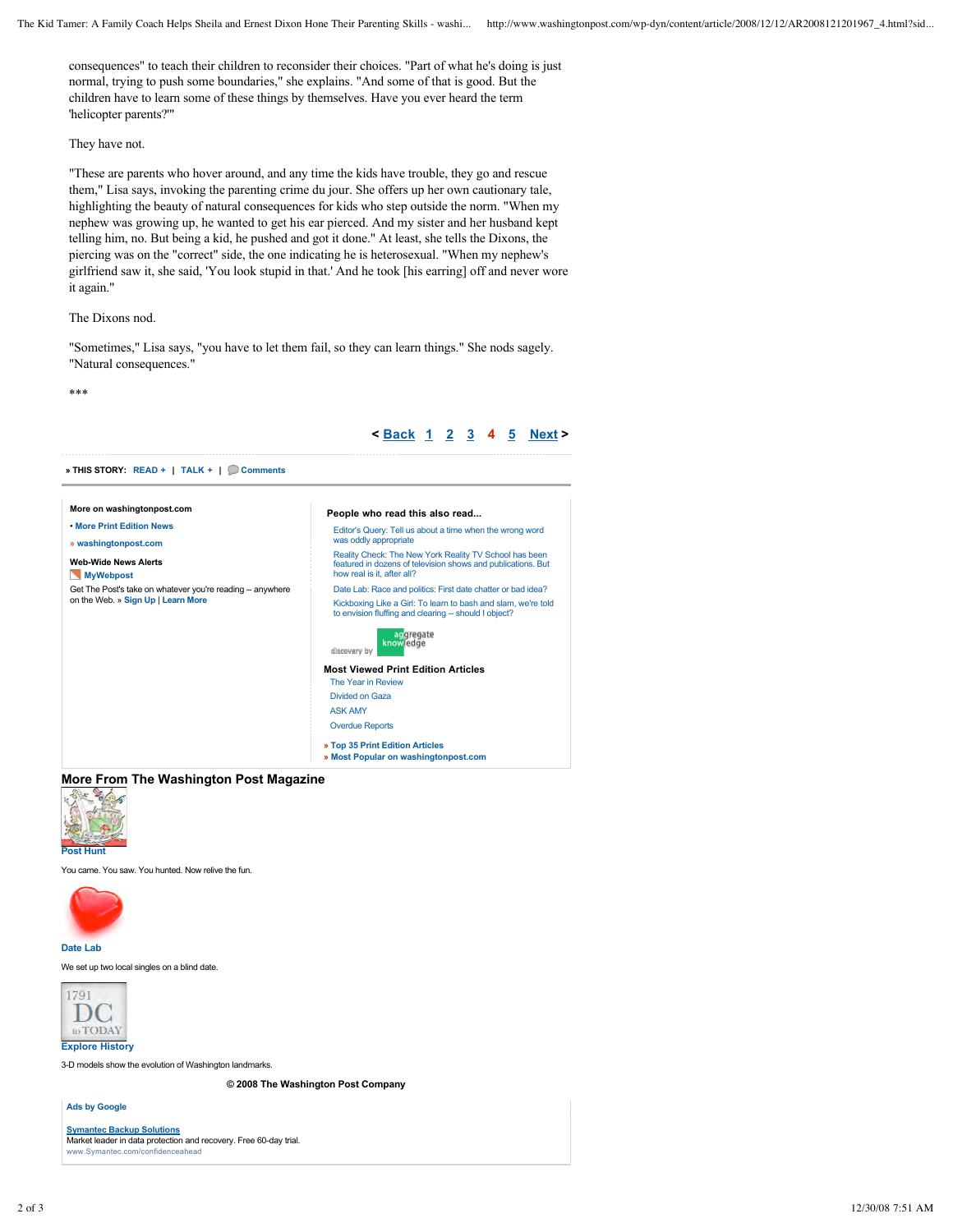| washingtonpost.com<br>Sign In   Register Now |                                                                                                                                                                          |                 |       |               |                          | The Washington Post<br><b>Print Edition   Subscribe   PostPoints</b> |  |             |             | <b>WELCOME TO THE</b><br>WHITE HOUSE <b>*</b> | <b>CLICK HERE</b><br>TO POST A WELCOME MESSAGE<br><b>TO PRESIDENT OBAMA!</b> |                 |  |
|----------------------------------------------|--------------------------------------------------------------------------------------------------------------------------------------------------------------------------|-----------------|-------|---------------|--------------------------|----------------------------------------------------------------------|--|-------------|-------------|-----------------------------------------------|------------------------------------------------------------------------------|-----------------|--|
|                                              |                                                                                                                                                                          |                 |       |               |                          |                                                                      |  |             |             |                                               |                                                                              |                 |  |
| NEWS                                         | <b>POLITICS</b>                                                                                                                                                          | <b>OPINIONS</b> | LOCAL | <b>SPORTS</b> | <b>ARTS &amp; LIVING</b> | <b>GOING OUT GUIDE</b>                                               |  | <b>JOBS</b> | <b>CARS</b> | <b>REAL ESTATE</b>                            | <b>RENTALS</b>                                                               | <b>SHOPPING</b> |  |
|                                              | $\degree$ Web: Results by $Google^m$<br>washingtonpost.com<br>SEARCH:<br><b>Search Archives</b><br>(go)<br>washingtonpost.com > Print Edition > Washington Post Magazine |                 |       |               |                          |                                                                      |  |             |             |                                               |                                                                              |                 |  |
| Advertisement                                |                                                                                                                                                                          |                 |       |               |                          |                                                                      |  |             |             |                                               |                                                                              |                 |  |

**» THIS STORY: READ + | TALK + | Comments**

### **Page 5 of 5 < Back**

### **The Kid Tamer**

Four days after the Dixons' family coaching session with Lisa, Sheila is standing in the kitchen in her bathrobe at 6:45 a.m. watching Dorion shovel a bagel and scrambled eggs in his mouth before he runs out the door to school.

| <b>THIS STORY</b>                                                    |  |
|----------------------------------------------------------------------|--|
| <b>The Kid Tamer</b>                                                 |  |
| <b>Transcript: Washington Post</b><br><b>Magazine: The Kid Tamer</b> |  |
|                                                                      |  |

"Did you make your bed?" Sheila wants to know.

Dorion is a beautiful child, a cap of dark curls on his head and long lashes framing guileless eyes, but his mother isn't seeing this now. She is watching

him ignore her. He wipes his mouth with the back of his hand.

"Dorion!" she says, sternly.

"What?" he asks. He genuinely doesn't know what he's done.

She decides to skip the scolding about napkin use and returns to her question. "Have you made your bed?"

Dorion shrugs -- an indecipherable answer -- and Sheila just looks at him. She glances at the clock and wonders if he has enough time to run back upstairs and make his bed. "Do you have your homework ready?" she asks.

Lisa's conversation about helicopter parents is fresh in Sheila's mind. She doesn't want to be one of those parents who micromanage and never teach their kids responsibility. Why does Sheila still have to remind Dorion to clean his room? To use a napkin? To remember his homework?

"Dorion?" she prompts.

He tells her his homework is ready.

"Run upstairs and make your bed, then," she says.

He looks at her a second, as if trying to decide whether to argue, then jumps up and thunders up the stairs to his room, where he pulls up the blue comforter imprinted with



Family coach Lisa Carey, far right, stands with the Dixon family: from left, Dorion,9, Darron, 3, Sheila, Ernest and Damon, 11. (Copyright Rebecca Drobis 2008)



#### **SHEILA DIXON** The mom is worried about how she'll nurture her home business while doing the lion's share of parenting.

She has hired Lisa to help shift some of the responsibility to her older sons. But can she trust that her boys will rise to the challenge?



#### The dad, a pharmacist at CVS, is about to open his

own pharmacy. That will mean he can't help as much

at home. Will family chaos ensue?



#### **DORION** The nine-year-old is extremely social and often runs off to play without

cleaning his room. Will Lisa's suggestion that he sign a contract with his mother work?



**DARRON** The three-year-old is a bundle of energy who is giving his mom a hard time with potty training. But right now, Lisa Sheila and Ernest have bigger fish to



fry.

**DAMON** The 11-year-old is very responsible, although he can sometimes get bossy with Dorion. Is Lisa right when she tells Sheila that Damon is ready to start doing his own laundry?

### Advertisement

### **FEATURED ADVERTISER LINKS**

**Lawyers: Mesothelioma, Failed Cochlear Implants, Injury Mesothelioma Attorney, Ships, Boilers, Construction Cool gadgets, hot deals. Visit CircuitCity.com today Earn 2.75% APY at ING DIRECT. No Fees and No Minimums. Watch Voices on Leadership Sponsored by SAP The Transition of Power sponsored by Acura.**

**Get Local and Long Distance for less**

**Should you be buying stocks right now?**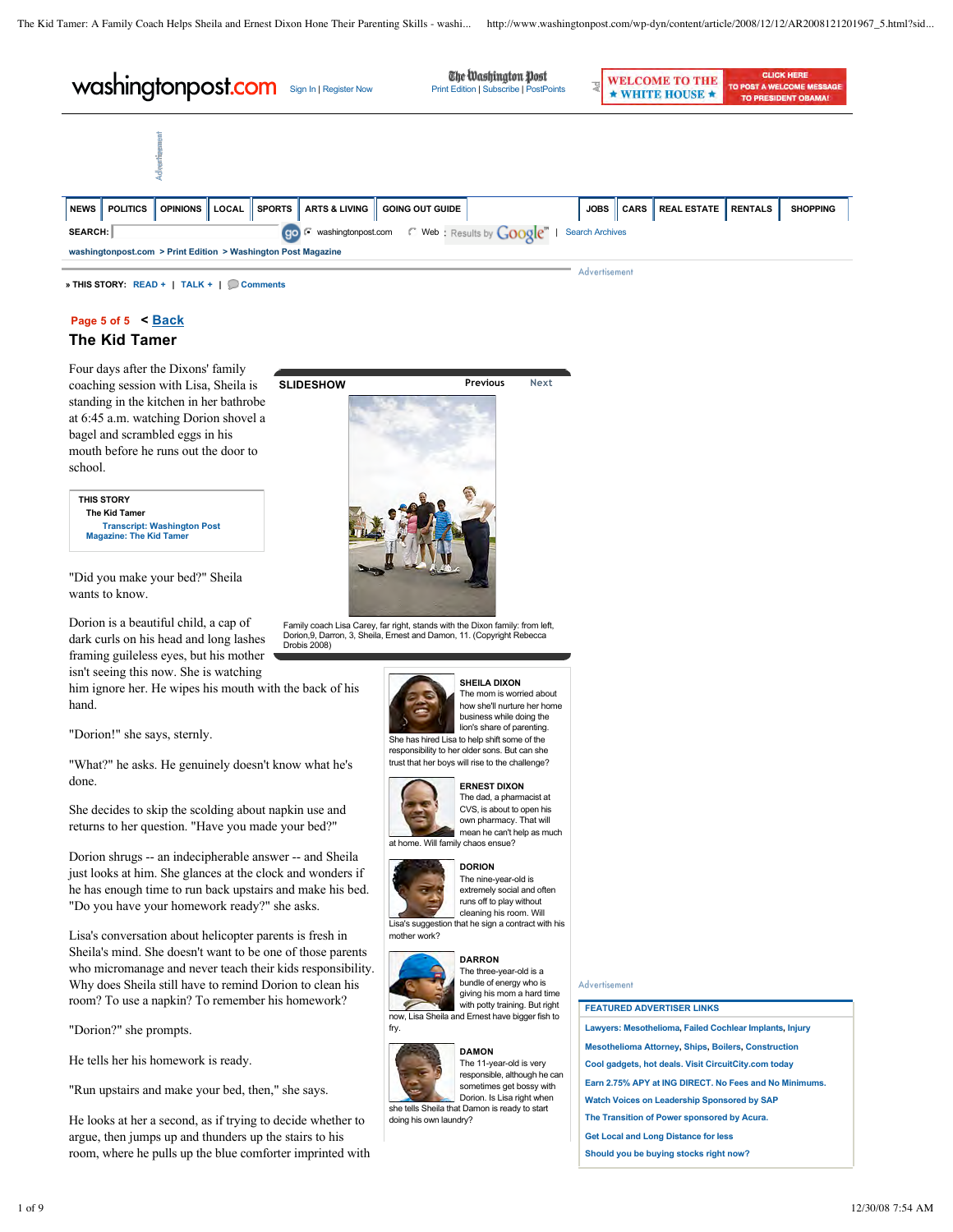basketballs, baseballs, soccer balls. It is the same blue comforter that already neatly covers his brother's bed a few feet away .

For Sheila, the made bed is a symbol -- it means the family has standards it maintains, that order has been imposed and that responsibility has been taken for the ephemera of one's life -- and over the next three months the boys' bedroom will emerge as Dorion's Waterloo. The boys clash in concrete ways in their bedroom: Part of a miniature odd couple, Damon is immaculate, while Dorion's a slob. There's conflict when they play there, too: The charming and athletic Dorion unknowingly attracts Damon's friends away, and an impatient Damon often speaks for Dorion.

Sheila's been around the block before when it comes to Darron's issues, such as potty training. She believes she can go it alone. But tidying up the older boys' room, and their relationship, could solve a lot of problems, Sheila figures. She'll ask for Lisa's help with it.

After all, the Dixons' insistence on order triumphs in the rest of the household. No boots or soccer cleats or shoes clutter up the cavernous entry hall of their Chantilly house. No dirty glasses, teaspoons or bowls from late-night ice cream edge the sink. No Legos surprise the bare feet in the family room where toys are piled in tidy plastic bins.

This is not just Sheila's doing; Ernest spends one morning every two weeks vacuuming the house from top to bottom, and, because he finds their carpet steamer/floor washer inadequate, he uses a dust mop and spritzer bottle of disinfectant to sanitize every inch of tile and wood laminate. The older boys are both conscientious about picking up after themselves downstairs, though Dorion sometimes needs a reminder.

At 6:03 a.m., Ernest had been the first to rise in the Dixons' very clean house, padding around the kitchen in pajama bottoms and a gray henley, moving from the fridge to the stove to the center island in the vast kitchen, making a special breakfast for his boys: Pillsbury crescent rolls. He was intentionally steering them from the sugary Honey Nut Cheerios they typically opt for because he figured they needed to be focused when they took their annual standardized tests later in the day. As he laid out the crescent rolls in tidy, perfectly even rows on a cookie sheet, he ran through his day in his head. First, make breakfast. ("I made you crescent rolls, special," he would tell 11-year-old Damon as he entered the kitchen a few minutes later. "You've got your tests today." "That was yesterday, Dad," Damon would correct him with a hint of get-with-the-program impatience.) Then Sheila would get the older boys out the door by 7 a.m. Then he would drop Darron, the 3-year-old, at nursery school by "circle time" at 9 a.m. Then he would have meetings with wholesalers at 11 a.m. and 12:30 p.m. to discuss supplying his new pharmacy. He will come home and do some work toward opening the pharmacy. He'll pick up Darron from nursery school at 4. He'll have dinner with the family, take a nap, then go to work at the CVS pharmacy in Manassas, leaving the house around 9:30 p.m. for his overnight shift.

Advertisement

At the moment, Ernest works seven days on (a 10-hour shift from 10 p.m. to 8 a.m.) and then has seven days off. When he and a partner open their own pharmacy in the fall, he will drive directly from his night shift at CVS to work from 9 a.m. till 1 p.m. at his pharmacy, then he'll come home, catch about six hours' sleep and go back to his CVS night shift. On his seven days off from CVS, he will work a regular day shift at the new pharmacy.

It is a daunting schedule.

"I've had worse," Ernest says with a shrug. He's sure he can handle it.

Sheila, standing in her jade bathrobe unloading the dishwasher, weighs in. The one with the flexible schedule, she knows, will be the one to pick up the slack. "Tomorrow will be my 10th official year at home," she says. She freezes, the clean glass she has just removed from the dishwasher forgotten, and does the math. Yes, it has been a decade since she left her job as a systems manager for Hecht's department stores shortly after Dorion's birth.

In the adjacent family room where Dorion had turned on the flat-screen and promptly forgotten about it, **Jimmy Neutron**, boy genius, is doing a science experiment. "It is going to explode!" one of Jimmy's sidekicks warns. "Think. Think. Think," Jimmy says to himself in this race against time.

Sheila verbally runs through her day, committing it to memory as she returns to unloading the

### **Ads by Google**

#### **Wal-Mart Pampers® Special** Receive a Better Value When You Buy Pampers® at Wal-Mart. Get Info!

www.Walmart.com/Pampers

**Family Room** Ideas To Make Your Family Room Look Great - View Photos Online www.BHG.com

#### **Kids Room Furniture Sale**

Kids' Bedroom Furniture, Toys, Desks & Much More. Free Shipping! ww.AllChildrensFurniture.com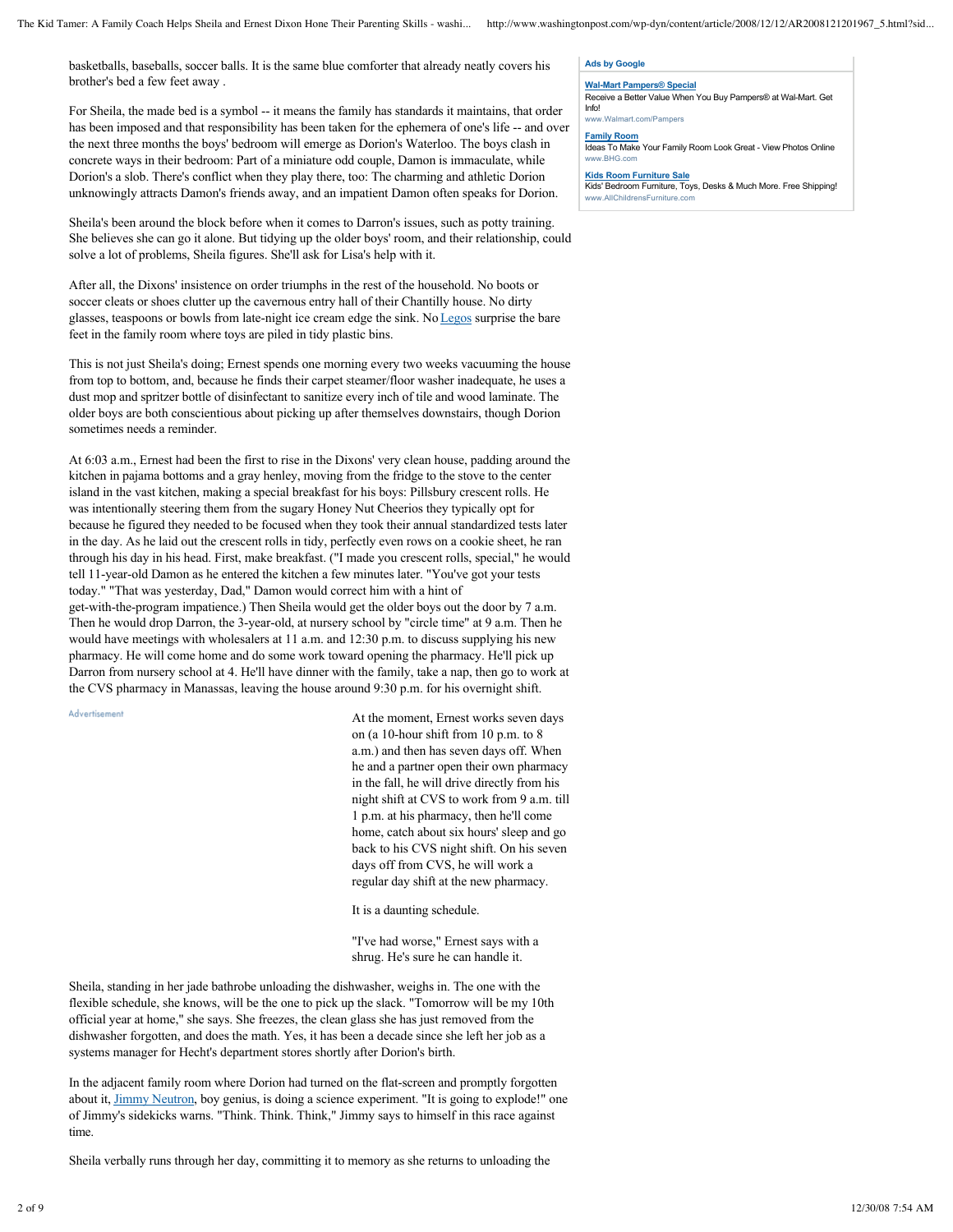dishwasher, multitasking. Kids on bus by 7 a.m. Glass in the cupboard. An appointment with a client at 12:30 p.m. Glass in the cupboard. A phone appointment with a client at 3 p.m. The clink of spoons in the silverware drawer. Another at 3:30 p.m. Forks in the silverware drawer. Dorion to soccer at 5:30 p.m. Knives.

"Think! Think! Think!" a frantic Jimmy Neutron warns from the other room, as he casts about for a solution.

At 6:59 a.m., Dorion tears back down the stairs, gives his mom a kiss on the cheek and walks out the door to the bus stop with his brother.

\*\*\*

Ernest goes upstairs to get ready for his day while Sheila moves into the breakfast nook with her mug of Gevalia and curls up on a stuffed chair for a few quiet moments. It is sunny and pleasant looking out at the back yard right now, but Sheila acknowledges she finds it a bit isolating here. Three years ago, the Dixons bought their brand-new house, and the neighborhood, being so recently manufactured, has yet to develop into a community.

The homes here rise up out of the fields on either side of the road in tidy lines -- as if one inspired farmer planted rows of brick in the spring and reaped McMansions in the fall. A few saplings, ready to take flight for more hospitable woodlands, have been staked and tied to the ground. An apron of carefully tended grass surrounds each home like a moat.

"People seem disconnected here," Sheila says. Before they bought the house, the Dixons lived in Alexandria in a townhouse complex, where parents of young children gathered in the park to let the kids play. Neighbors socialized more and got to know each other. "Most people here have play sets for their kids in their back yards," Sheila says. "Around here, a lot of people just stay in their homes."

Sheila says she doesn't really have any close friends to talk to about parenting issues. She knows the parents of her sons' friends, but conversations usually take place on the fly and tend to focus on logistics -- who's picking up whom and when, etc. "Plus, being here, you don't have family around," she says.

It's exactly this kind of social isolation that Berkeley sociologist Hochschild sees as another cause of parental anxiety. "We are each other's audience," Hochschild notes, explaining that spouses, friends and neighbors offer "the gift of being seen parenting." Family coaching might serve that same function now, she says. "It's a social vacuum into which commercial interests have moved."

With no sounding board, Sheila says that she is caught in a circle of worry. She elaborates. "There is this sense of chaos because of all the activities we have going on," she says. "The kids, the household, his business, my business, our families -- all the activity that happens sometimes can -- " Her voice trails off. She tries again: "Sometimes, I guess I get overwhelmed by it all." She and Ernest talk about their parenting, Sheila says. But she tends to see more causes for concern than he does, and neither has many fresh ideas to try. That's part of why she sought out a family coach in the first place. "I really try to tune in to the three kids, their different personalities, to make sure they're being nurtured as wholly as they can be."

As Sheila slowly empties her coffee mug, Darron comes in and climbs on her lap. He holds her cheeks between his chubby hands and kisses her. Then he smiles, tiny white Chicklet teeth in a broad grin.

All is forgiven for his restless night, which meant Sheila had to comfort him back to sleep. He holds onto his mother's hands and swings himself backward so that he is hanging upside down from her lap. Sheila smiles at her son, who is suddenly quiet -- awed by his new perspective - and she frowns, returning to the effort to articulate why she has sought professional help for her family and home life. "I want to make sure I have balance," she says, but she's not sure exactly what that would look like. "I always feel like I have to be productive, or it is wasting time . . . I've been on the move the past 10 years, being home with them, so when I actually sit down, I have to say to myself, 'It is okay to sit down.' "

"I upside down!" Darron says.

"Yes, you're upside down," Sheila affirms, then she frees one of her hands. "And I'm going to tickle you!" As Darron squeals and wiggles, his "Thomas the Tank Engine" pajama shirt comes untucked, and his mother kisses his bare round belly. He escapes her grasp and runs into the other room, and Sheila begins to worry out loud. While Ernest prepares to open the pharmacy in the next month, Sheila frets that the burden of parenting will fall completely on her. "And I can't be full steam everywhere," she says.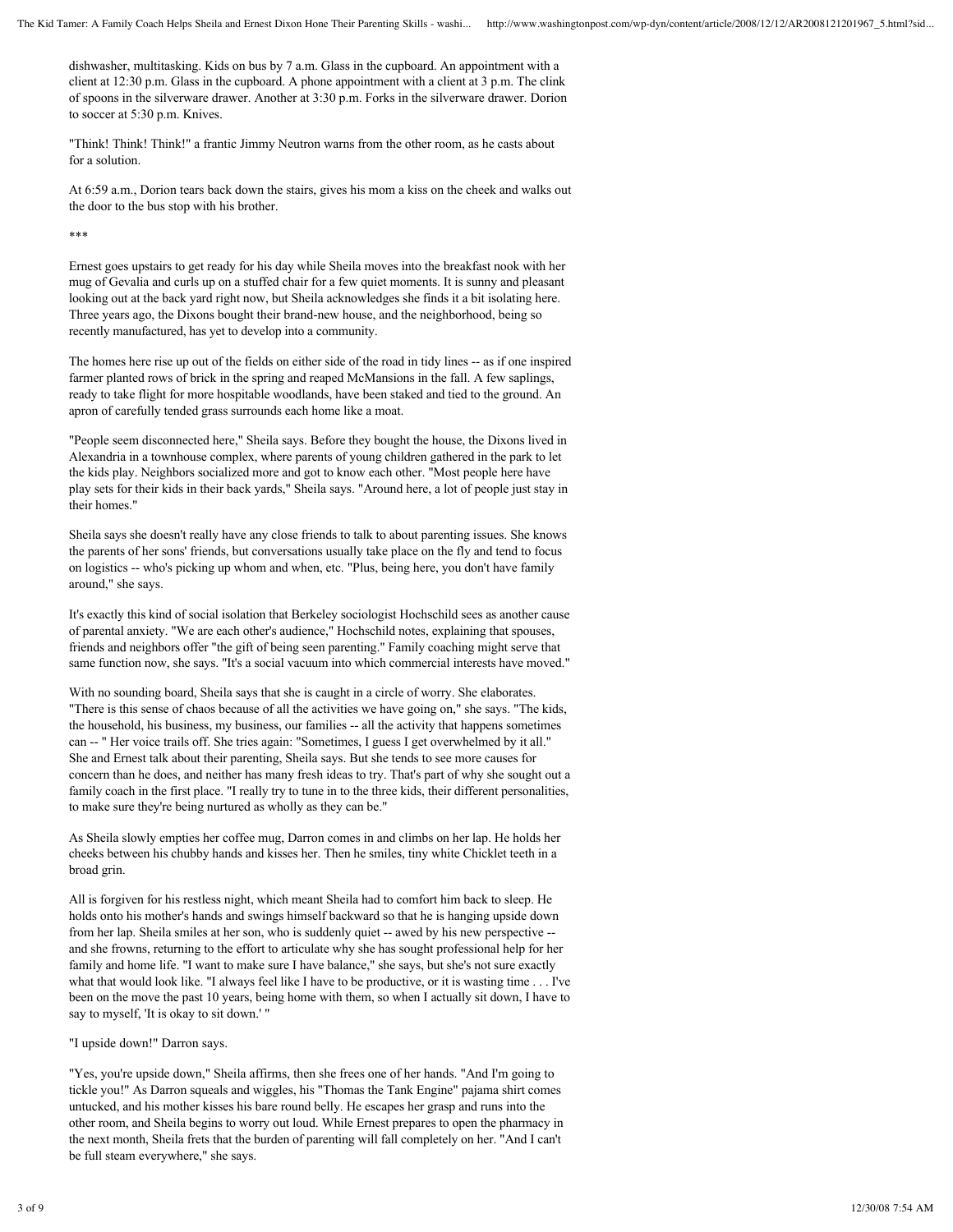Sheila knows the family will see far less of Ernest. And he'll no longer be able to pinch-hit so that she can grow her business. On the days when he is home in the afternoons, he takes Dorion to soccer practice so Sheila can answer some e-mail; he is happy to snuggle up with Darron for a nap so Sheila can return some phone calls. Still, as the one with the hard-and-fast work schedule, Ernest's work takes precedence, and Sheila seems to make the compromises here. "Basically, he is the breadwinner, so his goals come first," she says. (And, indeed, later this very afternoon Damon will twist his ankle playing football at school, and it will be Sheila who gets the call from the school to come get him -- scuttling plans for the client meeting she had scheduled.)

Her company, founded in 2003 to help female entrepreneurs network, is not yet generating income. Members pay annual dues of \$100 to \$200, which entitle them to participate in events and other services, but so far Sheila has put that money back into the company, Women Building and Investing in Success. Someday, she dreams of "going global," but for the moment, WBIS has only 50 members and is limited to two Virginia chapters, for which Sheila orchestrates monthly luncheons with speakers to discuss such topics as marketing or improving communication with employees. Her "office" is steps from the kitchen, and when she can steal three or four hours on the three days a week that Darron is in day care and the other boys are at school, she spends the time on the phone or e-mailing members with solutions to challenges that small entrepreneurs face. To drum up new members, she offers free advice via the Internet through her "15 Minute Business Mentoring Moment." The business helps her keep her skills honed and résumé growing in case she wants a fulltime marketing job some day. "I need to keep going with my business," she says. "This is who I am. This is what's important." She knows Ernest's new pharmacy will take up most of his time. "Are there some things we can put in place now for our family, some systems or structures, so that when that change occurs, we're okay? Is there something Lisa can do to help us so it is okay when that happens?"

In the adjacent family room Jimmy Neutron is back to beating himself up for a solution: "Think. Think. Think."

\*\*\*

One month into the coaching sessions, Lisa sits in the Dixons' sunroom chatting with Sheila and the boys, wondering how things are going as Sheila begins to shift some responsibility to the children.

Dorion fidgets on the edge of the couch by his mom, impatient to be outside on this beautiful summer day. Damon sits erect and tells Lisa that he made dinner all by himself the other night: stuffed peppers. And he wiped the supper table and helped unload the dishwasher.

"That's huge!" Lisa says. "I bet your mom appreciated that." She turns to Sheila, urging her to agree.

Sheila nods. "I really did."

"What challenges do you want to work on this week?" she asks Sheila.

Sheila, who has had a few weekly phone coaching sessions with Lisa to get the hang of the parent-as-coach philosophy, says she is ready to tackle the Battle of the Bedroom.

Here the battle lines have been clearly drawn -- right down the center of the room and straight across the middle of the dresser, where two identical toy robots stand back to back, dutiful border guards. "I like it when I can find things," Damon says. Dorion couldn't care less how tidy his half is -- and is largely oblivious to how his laissez-faire attitude annoys his older brother. Damon gets mad. The boys fight.

It drives Sheila crazy. How hard can it be to keep a room clean? That's the way her mother brought her up. It is tough to let go of that.

But when Sheila attempts to hold up her mother's standards to the boys, Dorion resists. She begins with the time-honored I-had-to-walk-10-miles-to-school-in-the-snow argument. "You've got it easy," she says of her own mother's higher expectations.

"Grandma's house is so clean," Damon confides to Lisa, that she has a whole room -- the living room -- that no one is even allowed to enter. "I bet no one has sat on that couch for 30 years!"

"Maybe when you're older -- " Sheila says.

"What? When I'm 21?" Damon scoffs.

Lisa laughs and asks Damon whether he keeps his own side of the room clean. "I do, but Dorion leaves it dirty for 10 days or a week! He leaves his pants on the bed after his shower. And towels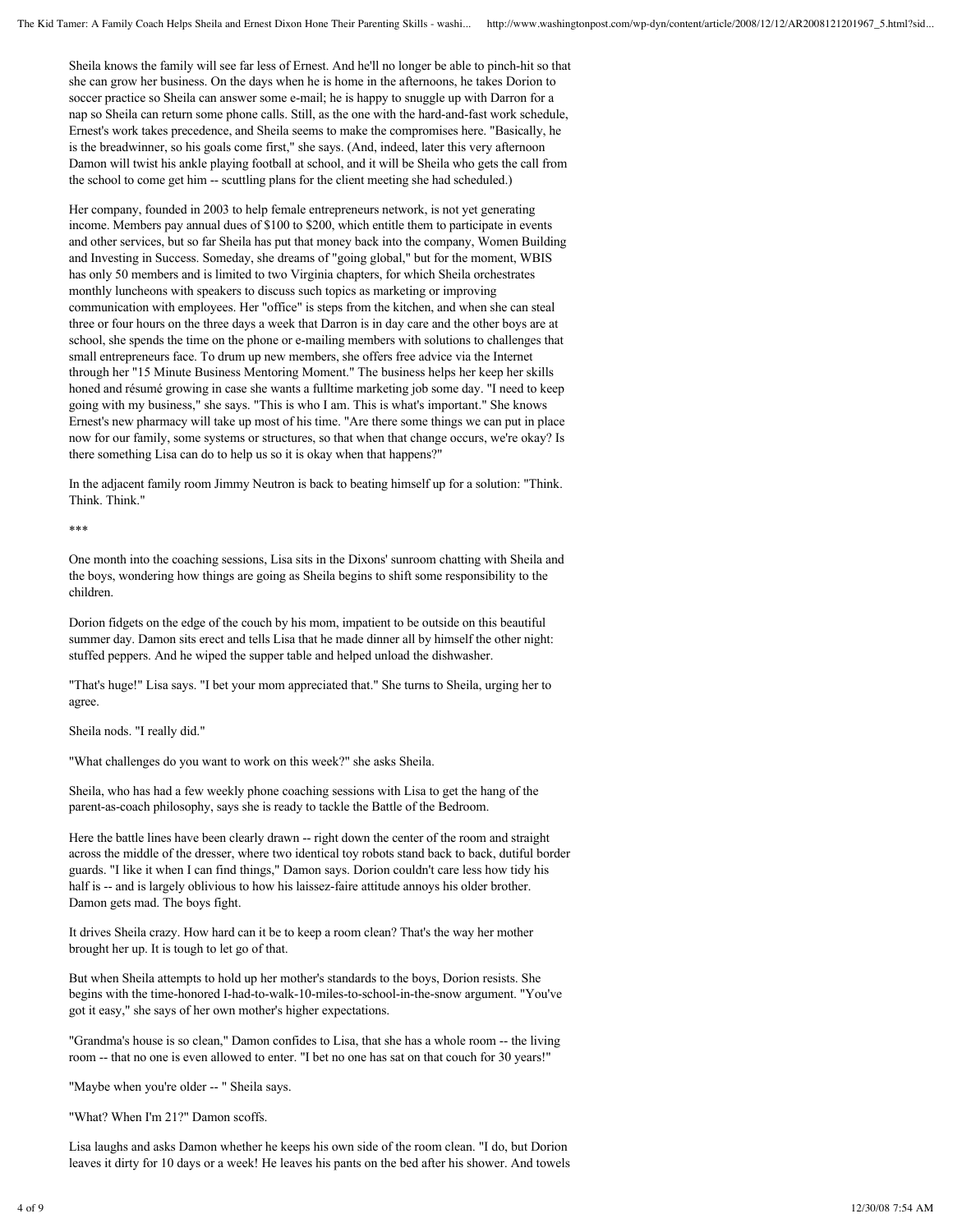on the floor."

"No, not me!" Dorion insists.

"Then who?" Sheila asks.

"It's Darron," he says, blaming it on the absent youngest.

"And under his bed it's full of dirty socks and stuff," Damon says.

"No! I take that stuff out," Dorion says.

"What? Every 10 months?" Damon demands.

"Can I go outside and play now?" Dorion says.

"Me, too?" Damon adds. He will later confide that he suspects "Coach Lisa" is undercover FBI because of all the questions she asks.

Sheila waves them away, and as soon as the door bangs shut behind them, Lisa is all business. During their coaching sessions this first month, Lisa and Sheila have been talking about a parent's evolving roles. (After the first session, Ernest mostly leaves the family coach meetings up to Sheila.) Lisa has explained that for children from age 0 to 6, the parent is a "teacher"; from 7 to 12, the parent functions as an "administrator" helping the kids remember what they need to do; by age 13, it is time for parents to start serving as "coach" to their teens. She told Sheila that her oldest boys are transitioning now and that she needs to be shifting her role from an administrator who is on them all the time with reminders, to a coach who cedes them more responsibility.

This process begins with "requests and agreements." If it drives them crazy that Dorion can never find his shinguards when it's time to rush out the door for soccer practice, get him to sign an agreement saying that he will have them lying by the door an hour before practice -- or he won't go to practice.

They craft a plan to buy Damon some new socks with a different colored stripe or design, so he can tell his and Dorion's apart. "Also, I think Damon is really ready to start doing some of his own laundry," Lisa says.

Sheila hasn't thought of that, she says, pleased at the prospect.

Finally, Lisa suggests that Sheila request an agreement from Dorion that he will have his room clean by 11 a.m. every day or he can't go outside to play. The catch is, Sheila has to step back and let the agreement take effect -- no reminders, no rescuing, no last-minute reprieves.

This will be hard.

But, on Lisa's advice, Sheila corners Dorion later that week to explain "requests and agreements." When she is sure he understands the concept, she tells him that she would like his room clean every day and asks if he can think of a consequence, should it not happen.

There's a little bit of Brer Rabbit in him when he suggests his punishment: He should not be allowed to play video games on weekdays.

Video games are always off-limits on weekdays, Sheila points out.

"What if I'm not allowed to skateboard in the basement, only outside?" he asks.

Hmmm. "How about, if it's not clean by 9 a.m., you can't play outside that day?"

"What if it's not clean by 1?" Dorion counters.

"How about 11 a.m.?"

Deal, the two agree.

Dorion, who has taken to calling Lisa "the etiquette coach" because he once saw a "Simpsons" episode where Bart was thus consigned, thinks the whole thing is a bit weird. Still, he agrees to give it a shot.

\*\*\*

"So, how did it go?" Lisa e-mails Sheila a few days later, wondering if the room got cleaned.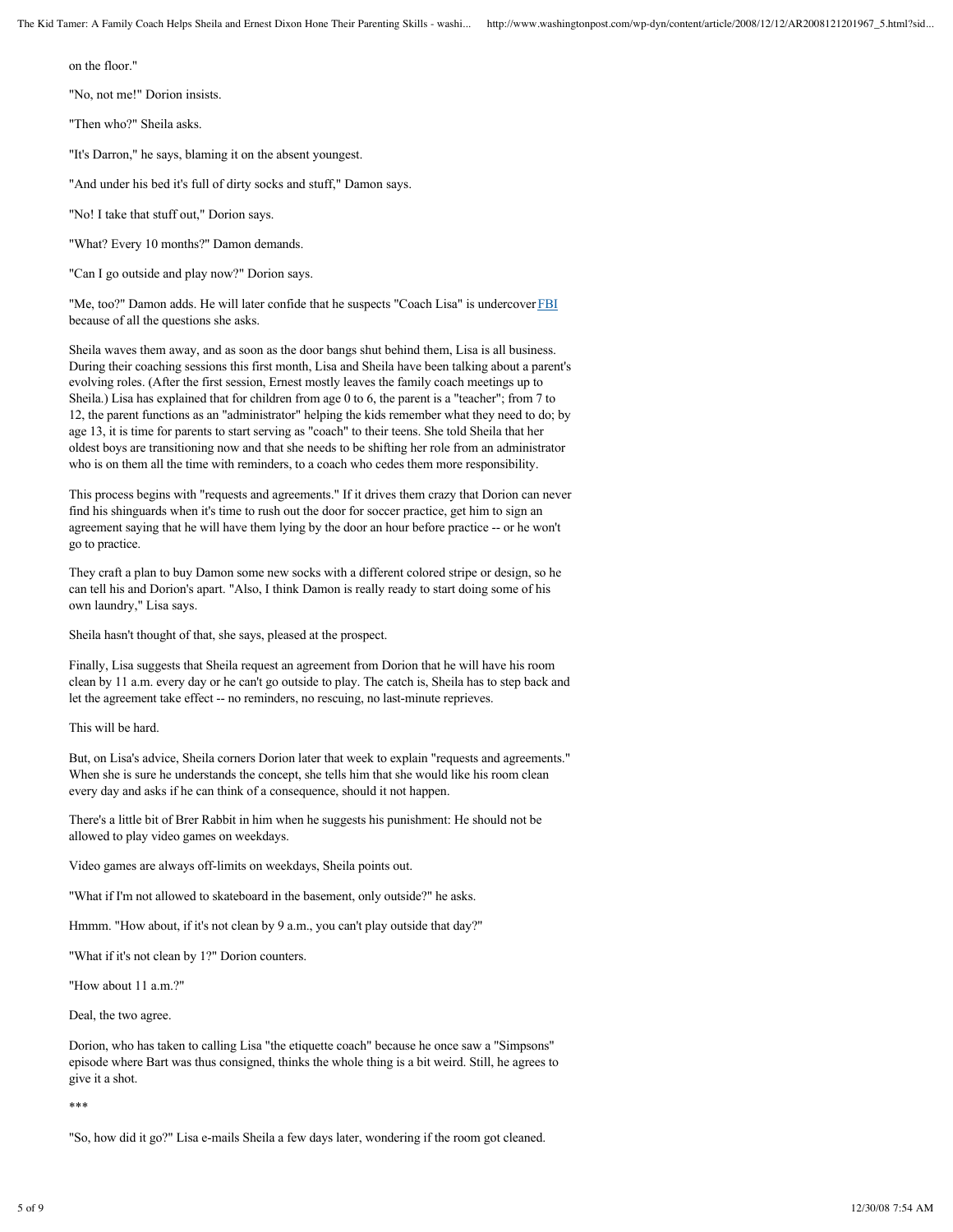"Dorion agreed to have his side of the room picked up by 11 a.m. It's 9:13 a.m., and I'll ask the question and remind him of the time," Sheila e-mails back.

She is not optimistic. "On the same note, he has been responsible for his swim pass," she writes, explaining that she is using Lisa's suggested natural consequences: If he can't keep track of it, he can't go to the pool. "He could not find it yesterday and wanted to use the guest pass or his friend's guest pass or go with the neighbor who knows the lifeguard." Sheila told him, no -- and reminded Ernest to back her up on this. "Ernest did, without comment," she tells Lisa.

The next morning, Dorion tells his dad that his room is clean -- and his dad says he can go outside. But later, when Sheila checks Dorion's room, well, their definition of "clean" differs. She scolds Dorion -- and she and Ernest decide a visual inspection needs to be part of the deal.

"This is going to be a process of working on respect and boundaries for a while," Lisa encourages Sheila in an e-mail the following day. "And this is entirely normal. He is in the testing process, and right now that is his job. As a person, he needs to understand limits, and it is much better to learn those from someone he loves and loves him than a stranger. This doesn't make it any less of a challenge -- but remember it is a normal process of growing up." She offers a tip: "Ask him what he thinks respect is about. Once you have a mutual understanding of that, then make sure that you take the opportunity to let him know things that he does [and] how he acts that you respect." Don't be discouraged, Lisa says, reminding Sheila that there has been progress on the room-cleaning. "Just hang in there."

Several days later, an ecstatic Sheila e-mails Lisa. Dorion had his bed made and his room clean by 10:30 a.m. -- half an hour ahead of schedule. "I yelled down to Ernest to say what Dorion did. Ernest said, 'What made him do it?' My response, 'We'll have to ask him.' About four minutes later, Dorion went to the office and said, 'Dad, I made an agreement with mom that I would clean my room by 11 or I can't go outside for the day.' It was *amazing*," Sheila crowed.

\*\*\*

As she sits on a picnic bench one late August afternoon and watches Damon, Dorion and a friend swooping up and down the half pipes at a local skate park, Sheila has time to reflect on where she is with her parenting efforts. The summer is drawing to a close, and so are Lisa's coaching sessions.

"I just want to make sure that the boys are well-rounded and able to make good decisions without having to work too hard at it," she says. "I want them to be mature and be leaders, but I also want them to be boys and have fun . . . So, how do you do that? Through working with Lisa, I'm trying to balance that." She says she doesn't want them to be impulsive because that means they may one day jump from job to job without feeling accountable. But then she wonders whether that isn't the wave of the future, anyway. "When I went to school, the expectation was that you'd be in your job for seven to eight years. That's what you did because you needed to get your 401(k). My parents' generation stayed in their job for 30 years. Now, you can skip jobs every two to three years." She mulls over this. "What's the trend of the future, and how do I make sure my kids are working toward that trend? What do I need to do to make sure they're okay?"

Sheila says her challenge is to let go of her worries a bit and be confident that it is okay to let her sons be who they are and to trust that they will be okay.

"Mom, can we go?" Damon interrupts over and over. Finally, Sheila relents and packs the boys into the van for a trip to the mall to buy grip tape for their scooters and skateboards and pizza for lunch.

The boys have been doing so well lately, and Sheila's been feeling so good about her parenting, that she decides to up the ante a bit after lunch with a culminating test that moves her firmly away from "parent-administrator" toward the new title of "parent-coach." She takes the boys to Target for school supplies and preps them in the car: They are in charge today, and it is their job to find everything on their supply list and put it in the cart -- by themselves.

Inside Target, she takes them to the school supply section and simply steps back, waiting with the cart at the end of the aisles to see if they can handle the exhaustive lists on their own. It is a challenge for the boys. And for Sheila.

When Damon keeps getting confused between two separate notebook items -- one two-inch, three-ring vinyl binder and two 1.5-inch, three-ring vinyl binders -- she has to intervene.

"Here," she tries to explain that 1.5 means one-and-a-half inches. "And you're getting the two rows mixed up."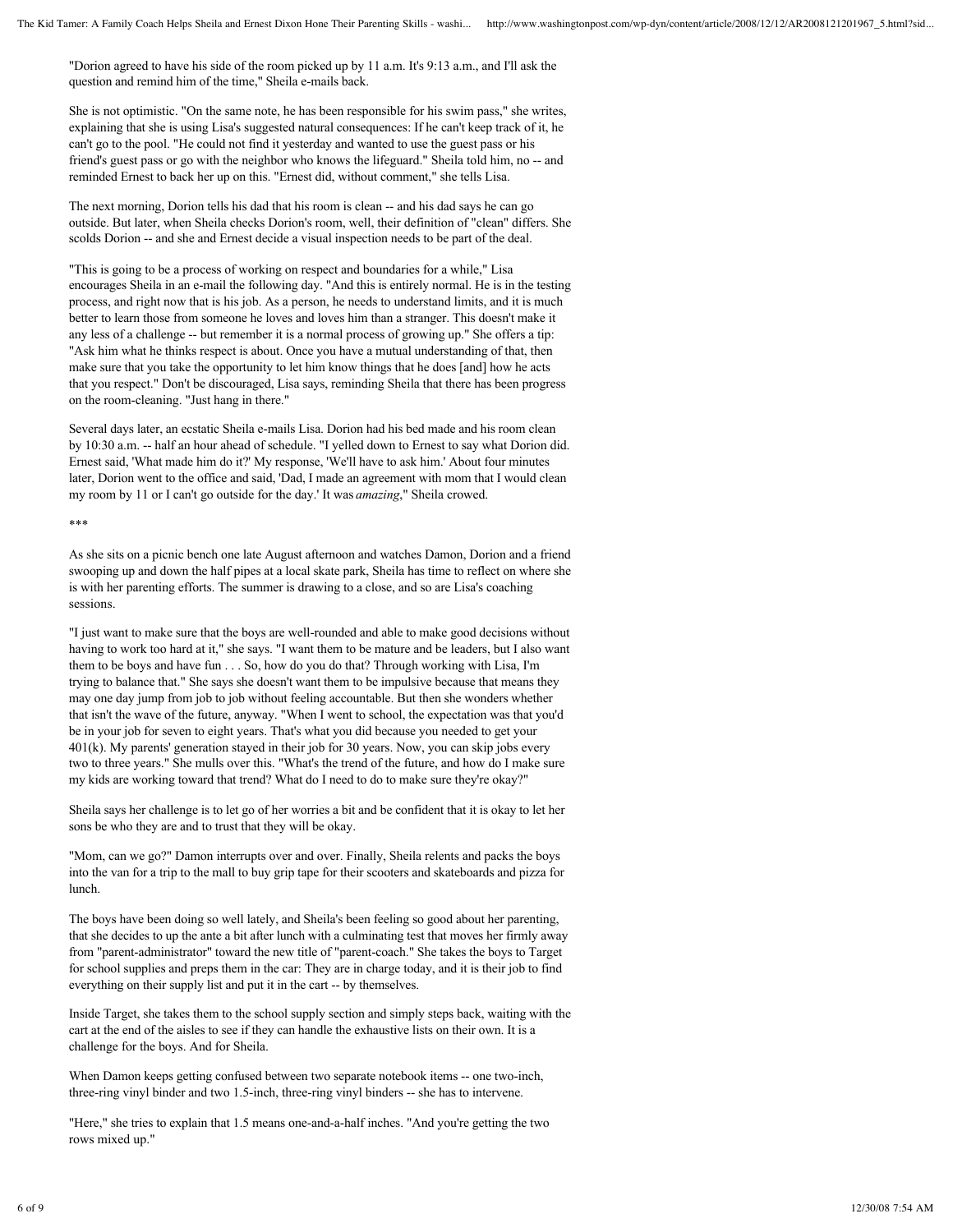"No, I'm not!" Damon is exasperated.

The organizer in her rears up. "You need to check off each item on the list," she says, digging in her purse for a pen for each of the boys. She hands them the pens, and starts to add, "You need to --" but stops herself. She crosses her arms, keeping her advice to herself -- she *can* do this - and resolutely returns to the cart at the end of the aisle.

"Maybe this wasn't such a good experiment," she worries. Her own mother would have whipped down the school supply rows with her in tow and been in and out of the store in 15 minutes.

Dorion comes down the aisle with three folders the same color and drops them in the cart.

"Dorion, maybe you want to get different colors so you don't accidentally think you're bringing home your science folder homework when it's actually your math folder."

"Mom." Dorion says, in a voice that reminds her it is his choice.

Sheila closes her mouth. It is true that this will result in the natural consequences that Coach Lisa is always advocating for. She bites her tongue.

A moment later, when his mother's back is turned, Dorion grabs the folders and discreetly replaces them with different-colored ones. She pretends not to notice.

Damon finishes his list first and, as they prowl the aisles, grows bossy.

"Dorion," he chides, "you can't get this kind of Kleenex. Get the Target brand, like me. It's cheaper."

Dorion's face drops. He likes the soft kind with lotion in it.

"Sorry," Damon says, putting Dorion's Puffs back on the shelf, "but you need to get Target."

"Damon!" Sheila sees the usual dynamic unfolding, where Damon wants to run Dorion's life. "He can get whatever kind of tissue he wants."

From halfway down the aisle, a pleased Dorion retrieves his box of tissue, aims, and sends it soaring toward the shopping cart. He shoots! He scores!

\*\*\*

On a crisp day at the end of October, Sheila and Ernest stand behind the counter of the Centreville Medical Arts Pharmacy in a strip mall off of Lee Highway. The Dixons' new pharmacy has been open for nearly two months, and Ernest -- who worked the overnight shift at CVS the night before, buzzed home for a shower and came right here -- looks exhausted as he stands among the rows of medicine in his white lab coat. Even so, he is pleased. "We had 20 prescriptions yesterday," he says. This is double his projection for daily business the first two months.

(Later, The Dixons will say that they are worried about how their new business will fare in a souring economy. "Fortunately, we are in a business where people need medication," Sheila will say.)

The sessions with Lisa are over, and Sheila declares them a success. "I've gotten a lot of really good suggestions from her, because she's really looking at our family from the outside," she says. Mostly, Sheila sees this objectivity as useful -- though there were a few moments when, as the woman who knows her children best, Sheila challenged Lisa. (Lisa recommended Dorion get some time to play after school before settling down to homework, and Sheila rejected the idea, saying she'd tried it in the past and it didn't work.)

Sheila's general satisfaction aside, it's hard to know how deep the changes will run. Recently, Sheila has devoted a lot of time to the pharmacy, including making sachets for Ernest to give out to nurses so they'll remember to refer patients. With the extra load at home, Sheila still hasn't worked much on her own business -- one of her primary concerns.

But family life is still going relatively smoothly.

"Damon needed a few reminders about his laundry this week," Sheila says. But for the most part, she says, he has ably tackled his new chore. Dorion is remembering to bring his schoolbooks home after Sheila took Lisa's suggestion and made a chart to help him keep track of what he needs each day. And there's been a permanent cease-fire in the Battle of the Bedroom, with Dorion working steadily to keep it clean.